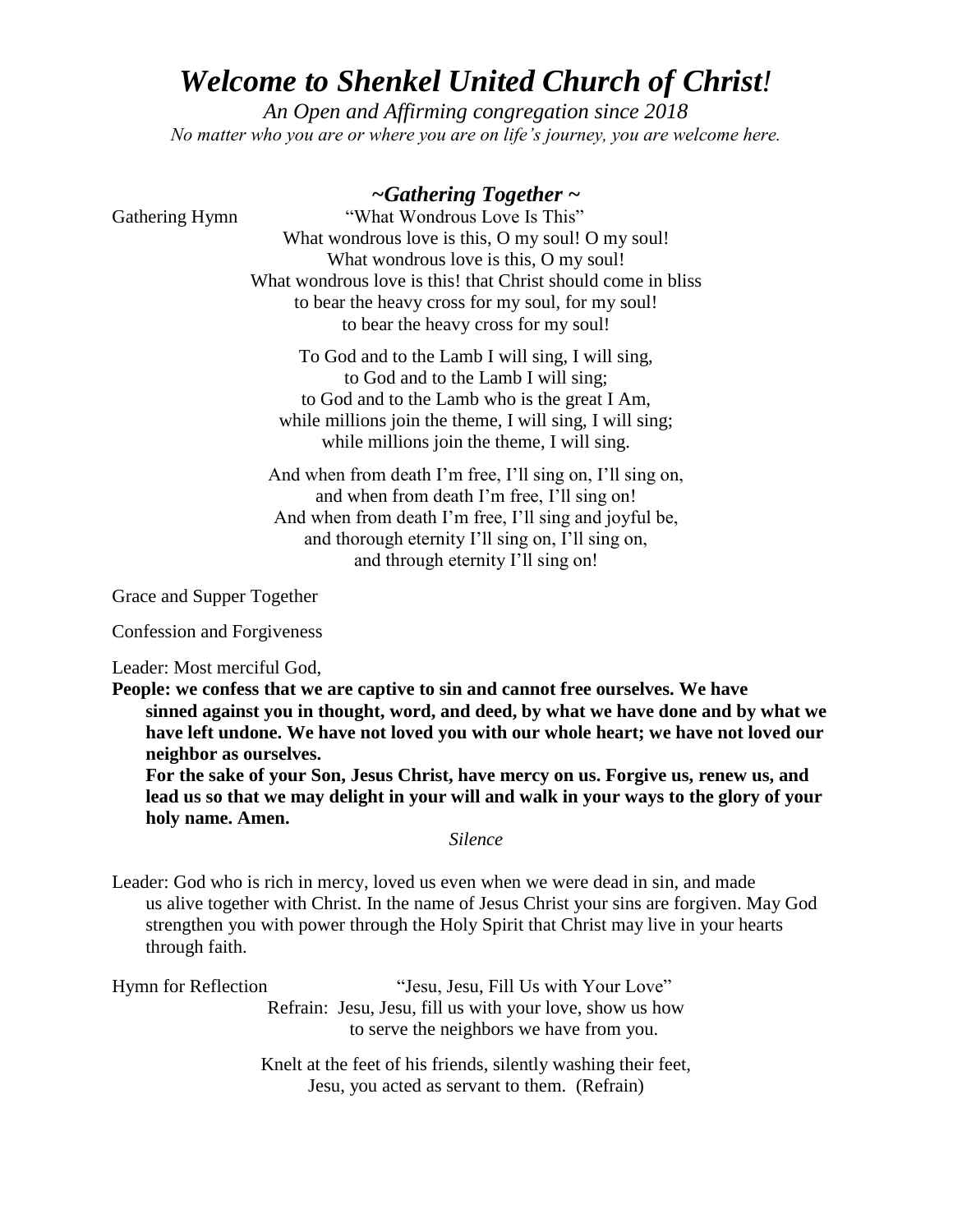| Neighbors are rich and poor, varied in color and race,<br>neighbors are near and far away. (Refrain)                                                                                                                                                                                                                                                                                                                                                                                                                                                                                                                                                                                                                                                                                                                                                                                                                                                                                                                                                                                               |  |
|----------------------------------------------------------------------------------------------------------------------------------------------------------------------------------------------------------------------------------------------------------------------------------------------------------------------------------------------------------------------------------------------------------------------------------------------------------------------------------------------------------------------------------------------------------------------------------------------------------------------------------------------------------------------------------------------------------------------------------------------------------------------------------------------------------------------------------------------------------------------------------------------------------------------------------------------------------------------------------------------------------------------------------------------------------------------------------------------------|--|
| These are the ones we should serve, these are the ones we should love;<br>all these are neighbors to us and you. (Refrain)                                                                                                                                                                                                                                                                                                                                                                                                                                                                                                                                                                                                                                                                                                                                                                                                                                                                                                                                                                         |  |
| Loving puts us on our knees, showing our faith by our deeds,<br>serving the neighbors we have from you. (Refrain)                                                                                                                                                                                                                                                                                                                                                                                                                                                                                                                                                                                                                                                                                                                                                                                                                                                                                                                                                                                  |  |
| Kneel at the feet of our friends, silently washing their feet,<br>this is the way we should live with you. (Refrain)                                                                                                                                                                                                                                                                                                                                                                                                                                                                                                                                                                                                                                                                                                                                                                                                                                                                                                                                                                               |  |
| Holy God, source of all love,  In his name we pray. <b>Amen.</b>                                                                                                                                                                                                                                                                                                                                                                                                                                                                                                                                                                                                                                                                                                                                                                                                                                                                                                                                                                                                                                   |  |
| Scripture Lessons<br>First Reading: Exodus 12:1-14<br>Psalm 116:1-2, 12-19<br>The Gospel: John 13:1-17, 31b - 35<br>The Word of God for the people of God. Thanks be to God.                                                                                                                                                                                                                                                                                                                                                                                                                                                                                                                                                                                                                                                                                                                                                                                                                                                                                                                       |  |
| Meditation<br>Rev.<br>Suzanne M. Spaulding                                                                                                                                                                                                                                                                                                                                                                                                                                                                                                                                                                                                                                                                                                                                                                                                                                                                                                                                                                                                                                                         |  |
| "Christ at Table There with Friends"<br>Special Music<br><b>Chancel Choir</b><br>Anabel Miller/Emma Lou Diemer © 1982, 2003 Imbel Press [onelicense # 25233]                                                                                                                                                                                                                                                                                                                                                                                                                                                                                                                                                                                                                                                                                                                                                                                                                                                                                                                                       |  |
| (After each prayer people respond: Christ, have mercy.)<br>Prayers of Intercession                                                                                                                                                                                                                                                                                                                                                                                                                                                                                                                                                                                                                                                                                                                                                                                                                                                                                                                                                                                                                 |  |
| Leader: Grant us your protection as we sleep, and guide us in all that we do when we<br>awaken. For all these things, and for whatever may be best for us, we pray in your holy<br>name.                                                                                                                                                                                                                                                                                                                                                                                                                                                                                                                                                                                                                                                                                                                                                                                                                                                                                                           |  |
| People: Amen.<br><b>Holy Communion</b>                                                                                                                                                                                                                                                                                                                                                                                                                                                                                                                                                                                                                                                                                                                                                                                                                                                                                                                                                                                                                                                             |  |
| Leader: God be with you.<br>People: And also with you.<br>Leader: Lift up your hearts.<br>People: We lift them to God.<br>Leader: Let us give thanks to God Most High.<br>People: It is right to give God thanks and praise.<br>Leader: Blessed are you, O God of the universe. Your mercy is everlasting and<br>faithfulness endures from age to age With this bread and cup we remember our Lord's<br>Passover from death to life as we proclaim the mystery of faith:<br>People: Christ has died. Christ is risen. Christ will come again.<br>Leader: O God of resurrection and new life: Pour out your Holy Spirit on us and on these<br>gifts of bread and wine. Bless this feast. Grace our table with your presence.<br>People: Come, Holy Spirit.<br>Leader: Reveal yourself to us  Send us forth, burning with justice, peace, and love.<br>People: Come, Holy Spirit.<br>Leader: With your holy ones of all times and places, with the earth and all its creatures,<br>with sun and moon and stars, we praise you, O God, blessed and holy Trinity, now and<br>forever.<br>People: Amen. |  |